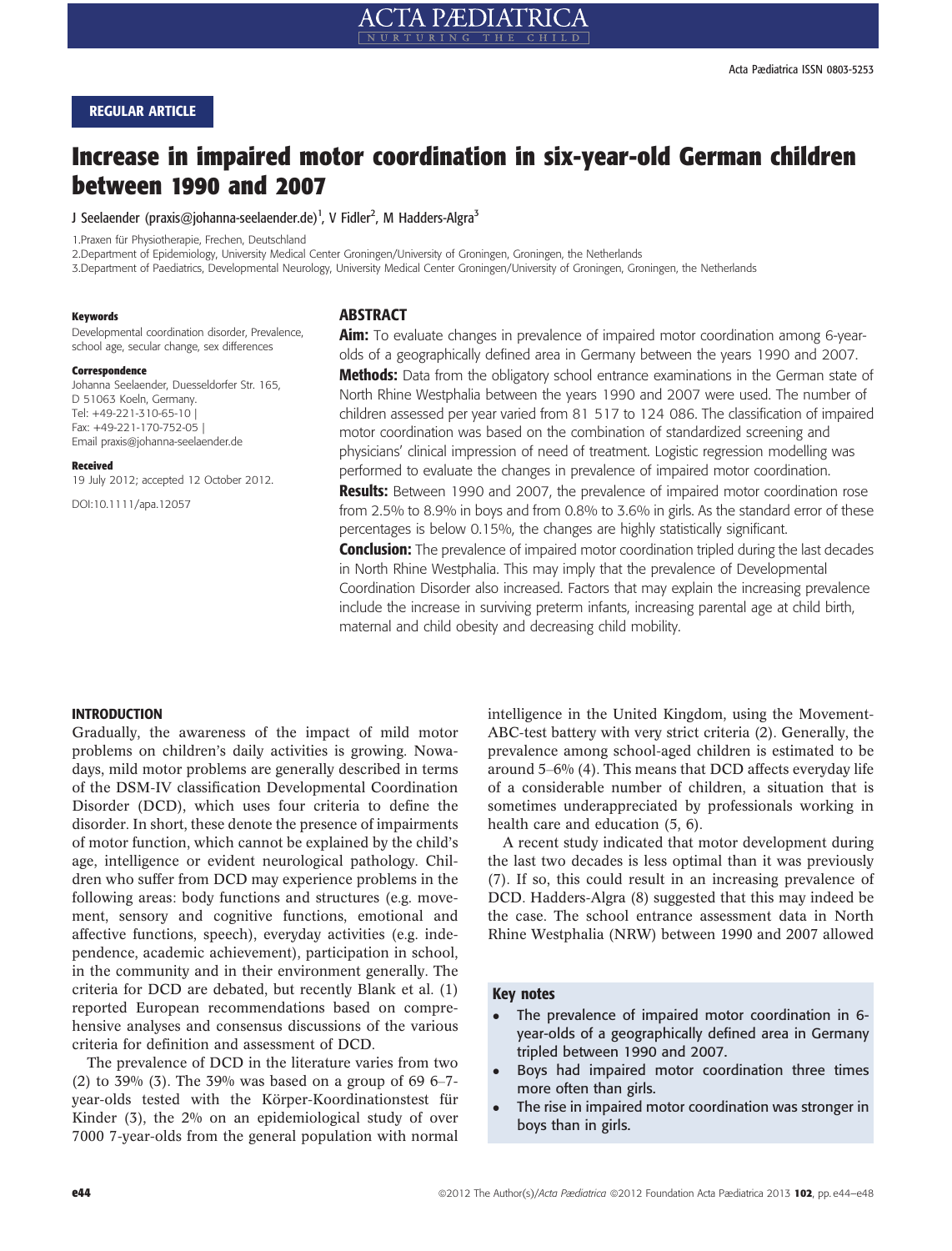us to explore whether the prevalence of motor problems increased over the years. School entrance assessments are obligatory examinations in Germany. This provided a unique opportunity for the study of changes in the prevalence of motor impairment.

## PATIENTS AND METHODS

We used the school entrance assessment data of children in NRW during the years 1990–2007 in which children usually are assessed shortly before their sixth birthday. NRW is a German federal state with a large proportion of urban residents and highly developed industry, but it also includes a rural population. It has circa 18 million inhabitants.

The average age of children at school entrance assessment has been decreasing, in part because it has become easier for children to attend school at a younger age. In 1996, the average age of assessed children was 6 years and 3 months, and in 2008, it was 5 years eleven months (9). Data are not available for the other years of the study.

The medical school entrance assessments are a part of the school entrance procedures. They are obligatory prior to school entry. This means that the large majority of almost 6 year-olds are included in the assessment, only children with special needs, that is, children with an evident mental or physical handicapping disorder, are assessed separately. The school entrance assessment evaluates the child's physical abilities, including its motor abilities. In most districts, the assessment of motor abilities follows the standardized Bielefelder model of the public health service [Landesinstitut des öffentlichen Gesundsheitsdienstes  $(LÖGD)$ ]. Since 1990, the number of participating districts has been growing steadily. In 2006, only four of the 54 NRW districts did not use the Bielefelder model. This study only used data from the 'Bielefelder model' districts. For the years 2001–2007, this means that 81% of all children starting school in NRW were included in the study. Similar data on the percentage of children included in the study prior to 2001 were not available.

## Assessment

The Bielefelder model is a standardized set of diagnostic procedures evaluating body proportions, body function, behaviour and the presence of specific impairments (10). All findings are recorded with an additional remark whether they require treatment, treatment is in progress, treatment is not or is no longer needed, no treatment is possible, further examination is required. It is also noted whether activity is significantly impaired.

From 1990 to 2003, the motor assessment in the Bielefelder model consisted of five tests: standing on one leg, hopping on one leg, diadochokinesis, sequential fingerthumb opposition, drawing a line (between two parallel lines at 1.5 cm distance). The criteria to pass the respective tests were (i) being able to stand on each leg for at least 7 sec without touching the floor with the other leg (three attempts are allowed), (ii) being able to hop at least nine consecutive times on each leg, (iii) both hands are able to produce movements with two turns per second, (iv) in each hand, the thumb is able to touch – with a fully opened hand – the tips of the second through fifth finger and (v) the line must be drawn without deviating from the intended direction and without tremor (11). Motor development was considered impaired when at least one of the criteria was not met. Whether treatment was indicated was based on further testing (11). After 2003, the motor assessment part of the school entry assessment was reduced to a single test, that is, the lateral jumps test, which consists of quick, repeated jumps from left to right and back using both legs simultaneously. The number of jumps within ten seconds on a mat with a central dividing line is counted. Eight or more jumps indicate a good performance, seven jumps a borderline performance and less than seven are considered as an indication of coordination disorder (12). The reduction in five tests to one test was justified by the finding that the lateral jumps were the MOT 4–6 [Motor Function Test for 4- to 6-year-olds (13)] item that correlated best with the total score of the MOT 4–6. The psychomotor properties of the set of test items have not been assessed as such, but it is known from other assessments that such items can be assessed reliably (14–16).

In this study, children were classified as having impaired motor coordination when they fulfilled two criteria: (i) they failed on motor testing, that is, prior to 2003, those who met the criteria of one of the five tests, and from 2003 onwards, those who achieved less than seven jumps and (ii) were considered to be in need of therapy.

## Data analysis

To evaluate changes in prevalence of impaired motor coordination, we analysed the data by logistic regression analysis. Impaired motor coordination was the binary outcome, and time, gender and a binary indicator of the post-2003 period were, together with their interactions, the explanatory variables.

#### RESULTS

Table 1 and Fig. 1 present the data on prevalence of impaired motor coordination. Between 1990 and 2003, the prevalence of impaired motor coordination rose from 2.5% to 8.6% in boys and from 0.8% to 3.2% in girls. Between 2004 and 2007, the prevalence in boys varied from 7.8% to 8.9% and from 3.2% to 3.6% in girls. As the standard error of these prevalence does not exceed 0.15%, the differences are highly statistically significant. Apart from confirming this, the logistic regression analysis also revealed that both the prevalence and its increase are higher for boys than for girls and that the diagnostic change had a more pronounced effect in boys than in girls. Table 2 presents the estimated logistic model, and Fig. 1 shows the estimated curves for boys and girls. Figure 1 suggests that the prevalence increase was mostly realized between 1995 and 2000, especially in boys. We, however, did not pursue this aspect by further refining the model.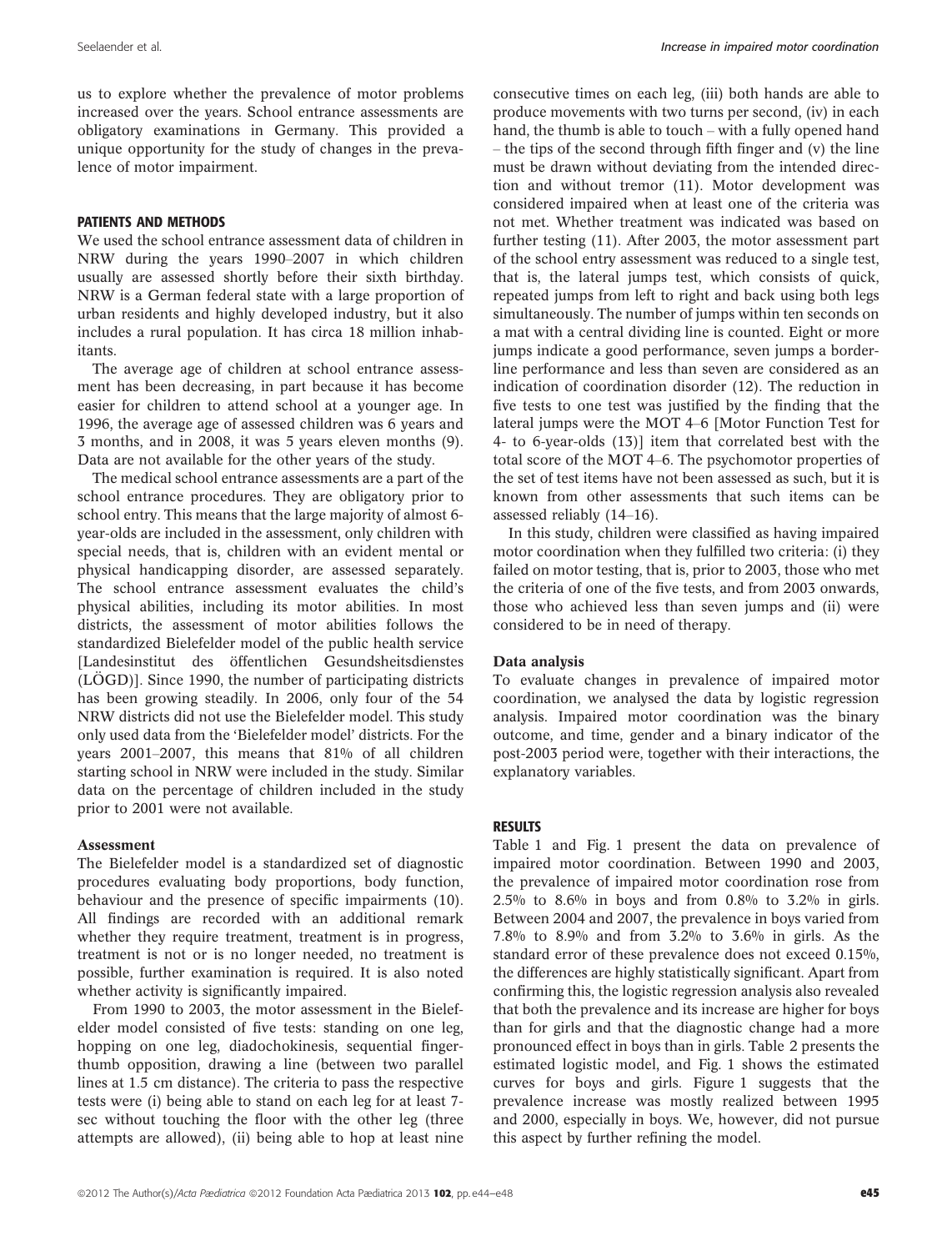#### Table 1 Prevalence of impaired motor coordination from 1990 to 2007

| Year of<br>assessment | Total of<br>all assessed<br>boys | Boys with<br>impaired motor<br>coordination | Boys with<br>impaired motor<br>coordination<br>in $(%)$ | Total of<br>all assessed<br>girls | Girls with<br>impaired motor<br>coordination | Girls with<br>impaired motor<br>coordination<br>in $(%)$ | Total of<br>all assessed<br>boys and girls | Boys and girls with<br>impaired motor<br>coordination | Boys and girls with<br>impaired motor<br>coordination<br>in $(%)$ |
|-----------------------|----------------------------------|---------------------------------------------|---------------------------------------------------------|-----------------------------------|----------------------------------------------|----------------------------------------------------------|--------------------------------------------|-------------------------------------------------------|-------------------------------------------------------------------|
| 1990                  | 42 268                           | 1053                                        | 2.5                                                     | 39 249                            | 297                                          | 0.8                                                      | 81 517                                     | 1350                                                  | 1.6                                                               |
| 1991                  | 50 527                           | 1680                                        | 3.3                                                     | 47 615                            | 483                                          |                                                          | 98 142                                     | 2163                                                  | 2.2                                                               |
| 1992                  | 56 343                           | 1938                                        | 3.4                                                     | 53 191                            | 543                                          |                                                          | 109 534                                    | 2481                                                  | 2.2                                                               |
| 1993                  | 65 836                           | 2266                                        | 3.4                                                     | 61 968                            | 711                                          | 1.2                                                      | 127 804                                    | 2977                                                  | 2.3                                                               |
| 1994                  | 55 396                           | 1823                                        | 3.3                                                     | 52 907                            | 548                                          |                                                          | 108 303                                    | 2371                                                  | 2.2                                                               |
| 1995                  | 56 495                           | 1964                                        | 3.5                                                     | 53 748                            | 635                                          | 1.2                                                      | 110 243                                    | 2599                                                  | 2.4                                                               |
| 1996                  | 48 900                           | 2012                                        | 4.1                                                     | 46 055                            | 558                                          | 1.2                                                      | 94 955                                     | 2570                                                  | 2.6                                                               |
| 1997                  | 52 806                           | 2667                                        | 5.1                                                     | 50 509                            | 838                                          | 1.7                                                      | 103 315                                    | 3505                                                  | 3.4                                                               |
| 1998                  | 47 728                           | 2563                                        | 5.4                                                     | 45 475                            | 883                                          | 1.9                                                      | 93 203                                     | 3446                                                  | 3.6                                                               |
| 1999                  | 51 153                           | 3192                                        | 6.2                                                     | 48 534                            | 1006                                         | 2.1                                                      | 99 687                                     | 4198                                                  | 4.2                                                               |
| 2000                  | 45 198                           | 3530                                        | 7.8                                                     | 42 422                            | 1072                                         | 2.5                                                      | 87 620                                     | 4602                                                  | 5.2                                                               |
| 2001                  | 40 469                           | 3305                                        | 8.2                                                     | 38 355                            | 1133                                         | 3                                                        | 78 824                                     | 4438                                                  | 5.6                                                               |
| 2002                  | 39 556                           | 3246                                        | 8.2                                                     | 37 303                            | 1040                                         | 2.8                                                      | 76 859                                     | 4286                                                  | 5.5                                                               |
| 2003                  | 35 849                           | 3076                                        | 8.6                                                     | 33 878                            | 1076                                         | 3.2                                                      | 69 727                                     | 4152                                                  | 5.9                                                               |
| 2004                  | 44 490                           | 3491                                        | 7.8                                                     | 42 265                            | 1358                                         | 3.2                                                      | 86 755                                     | 4849                                                  | 5.5                                                               |
| 2005                  | 54 942                           | 4530                                        | 8.2                                                     | 51 323                            | 1724                                         | 3.4                                                      | 106 265                                    | 6254                                                  | 5.8                                                               |
| 2006                  | 64 059                           | 5939                                        | 9.3                                                     | 60 027                            | 2277                                         | 3.8                                                      | 124 086                                    | 8216                                                  | 6.6                                                               |
| 2007                  | 61 900                           | 5537                                        | 8.5                                                     | 58 135                            | 2096                                         | 3.6                                                      | 120 035                                    | 7633                                                  | 6                                                                 |



**Figure 1** Prevalence of motor impairment in boys and girls. Circles indicate the prevalence of motor impairment, the curves reflect the changes over time indicated by logistic regression analysis. Upper curve: changes in boys, lower curve: changes in girls.

## DISCUSSION

The present study indicates that, in the period 1990–2007, the prevalence of impaired motor coordination in North Rhine Westphalia rose from 1.6% to 6.2%. The findings

#### Table 2 Results of the logistic regression analysis

|           |          | p-Value                                         |
|-----------|----------|-------------------------------------------------|
| $-213$    | 2.91     |                                                 |
| 0.105     | 0.001456 | < 0.001                                         |
| $-18.6$   | 5.79     | 0.001                                           |
| 112       | 12.0     | < 0.001                                         |
|           |          |                                                 |
| 0.00873   | 0.0029   | 0.003                                           |
| $-0.0559$ | 0.0060   | < 0.001                                         |
| 0.115     | 0.0293   | < 0.001                                         |
|           |          | Estimated regression coefficient Standard Error |

\*Sex:  $0 = \text{boys}, 1 = \text{girls}.$ 

 $\text{tdc}$  = diagnostic change: 0 = before 2004, 1 = after 2003.

correspond to previous suggestions that, during the last years, physical capabilities of school age children gradually declined (8, 15). Opper et al. indicated that the deterioration in children's physical abilities and full body coordination occurred particularly in children living in cities (15). Others also addressed the question whether the prevalence of impaired motor coordination in Germany increased over the years (16, 17). In addition, Raczek (18) reported that the prevalence of motor impairment in Polish children aged 8–18 year increased between 1965 and 1995, which was attributed to a general decrease in motor activity in children and adolescents. But the review study of Bös (19) indicated that the data available in the literature were too heterogeneous to support a firm conclusion on changes in prevalence of impaired motor coordination. A similar conclusion was reached by Starker (20).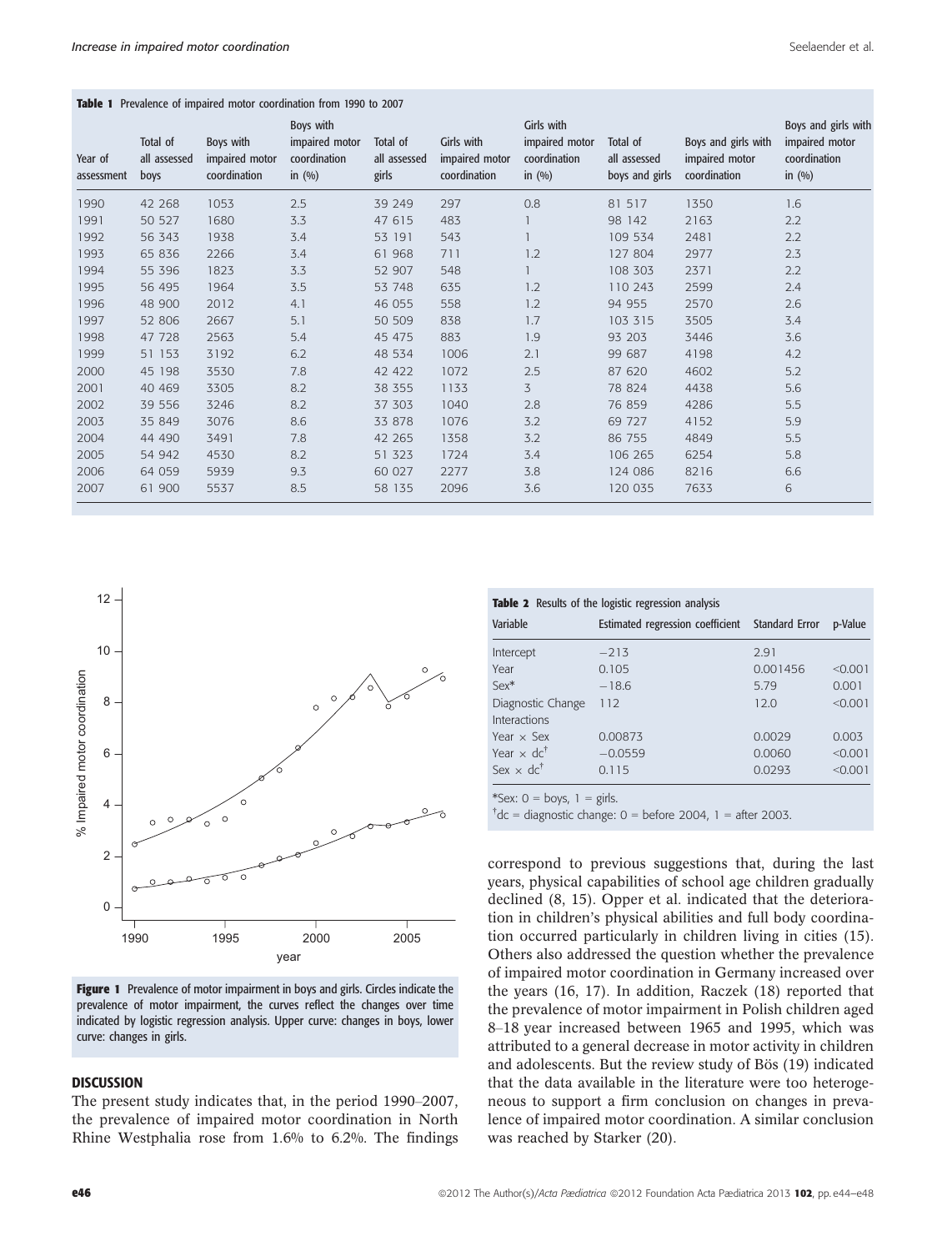Various factors may play a role in the increase in the prevalence of impaired motor coordination. Firstly, the increase may be related to the increased survival of preterm infants without major disabilities but with minor developmental disorders over the years (21). Secondly, parental age at childbirth and the prevalence of maternal obesity have increased over the years. Both factors are associated with subfertility (22), which in turn has been associated with less optimal neurological condition (23). Thirdly, the prevalence of obesity in children has doubled between 1984 and 1999 (24). Obesity has been associated with impaired motor coordination, even though the direction of the association is a matter of debate (25, 26). Fourthly, poverty has also been increasing in Germany over the last two decades (27) and is a well-known risk factor for nonoptimal development (28). Fifthly, children move less than they did twenty years ago due to changes in environment and society (29, 30). The latter is, for instance, reflected by the large increase in the consumption of new media in the period between 1990 and 2007. Children who consume an excessive amount of media are more obese and less mobile (31). Finally, the 4-month decrease in testing age between 1990 and 2007 may have attributed to the rise in children classified as having impaired motor coordination.

Our data indicated that impaired motor coordination occurred about three times as often in boys as in girls (32). In addition, we found that the increase was more pronounced in boys than in girls. It is well known that boys more often are diagnosed with neurodevelopmental disorders such as DCD and ADHD (32, 33). It has been suggested that also the prevalence of ADHD has increased recently (34). The two developmental disorders ADHD and DCD are highly correlated (35). Therefore, it is conceivable that the gender-specific increase in impaired motor coordination in our study is mediated by the time-related increase in ADHD. Alternatively, it is also possible that increases in the prevalence of ADHD and DCD both are brought about by the multifactorial mix of factors discussed above.

The study has several limitations. Firstly, it does not cover all 6-year-olds in the region and the percentage covered increased over the years. Nevertheless, the districts included in the study have the same social background as the districts not included, suggesting that the data may be considered as representative for NRW. Secondly, the children's motor capacity was screened and not assessed comprehensively, and the label 'impaired motor coordination' was also based on the clinical point of view of the medical doctor in charge of the assessment. This means that our label 'impaired motor coordination' is not synonymous to the diagnosis DCD. For the latter, the criteria specified in the recent recommendations on DCD (1) should be fulfilled. The latter includes the use of an appropriate, valid, reliable, appropriately norm-referenced, standardized motor test, such as the Movement ABC-II. Thirdly, the criteria for motor impairment changed during the study period. Prior to the change, both gross and fine motor skills were assessed, and after the change, only gross motor skill was evaluated. It is conceivable that the decrease in children's physical activity over time especially affected the development of gross motor skills and less that of fine motor skills. Even though most children with DCD exhibit problems in both gross and fine motor abilities, it is possible that the restriction of the assessment to gross motor problems only exaggerated the prevalence of motor impairments in general. Nevertheless, the logistic regression model indicated that prevalence indeed changed over time, that is, also within the two time periods and in particular during the first period when the assessment included the evaluation of both gross and fine motor skills. The strengths of the study are its large sample sizes covering all social strata and its time span of 18 years.

In conclusion, our study suggests that the prevalence of impaired motor coordination tripled over the last twenty years. Most likely, the rise in the prevalence has a multifactorial origin, in which an increase in parental age at childbirth, increases in the prevalence of preterm birth and obesity and diminishing opportunities for outdoor play may play a role. Future studies need to address the question whether a similar steep rise occurred in the prevalence of DCD.

#### References

- 1. Blank R, Smits-Engelsman B, Polatajko H, Wilson P. European Academy for Childhood Disability (EACD): recommendations on the definition, diagnosis and intervention of developmental coordination disorder (long version). Dev Med Child Neurol  $2012: 54: 54 - 93$ .
- 2. Lingam R, Hunt L, Golding J, Jongmans M, Emond A. Prevalence of developmental coordination disorder using the DSM-IV at 7 years of age: a UK population-based study. Pediatrics 2009; 123: 693–700.
- 3. Gaschler P, Heinecke I. Zur Beweglichkeit von Kindern heute und vor zehn Jahren. Sportunterricht 1990; 39: 373–84.
- 4. American Psychiatric Association. Diagnostic and Statistical Manual of Mental Disorders, 4th edn. Washington, DC: American Psychiatric Association, 1994.
- 5. Missiuna C, Moll S, King G, King S, Law M. "Missed and misunderstood": Children with coordination difficulties in the school system. *Int J Spec Educ* 2006; 21: 53–67.
- 6. Missiuna C, Moll S, King S, King G, Law M. A trajectory of troubles: Parents' impressions of the impact of developmental coordination disorder. Phys Occup Ther Pediatr 2007; 27: 81– 101.
- 7. Fleuren KM, Smit LS, Stijnen T, Hartman A. New reference values for the Alberta Infant Motor Scale need to be established. Acta Paediatr 2007; 96: 424–7.
- 8. Hadders-Algra M. Atypical performance: how do we deal with that? Dev Med Child Neurol 2007; 49: 323.
- 9. Simon K, Rosenkötter N. Tatsächliche Stagnation des Anteils adipöser Einschüler oder Fehlinterpretation? Adipositas bei Einschülern. Bundesgesundheitsblatt, Springer Medizin Verlag,  $2010:2$
- 10. LÖGD. Schulärztliche Untersuchungen in Nordrhein-Westfalen. Bielefeld: LÖGD, 1990–2007: 18 Jahresberichte.
- 11. Dude A, Gerdel W. Jugendärztliche Definitionen. Bielefeld: LÖGD, 1989.
- 12. LÖGD. S-ENS: Screening des Entwicklungsstandes bei Einschulungsuntersuchungen. Manual I. Bielefeld: LOGD, 2003.